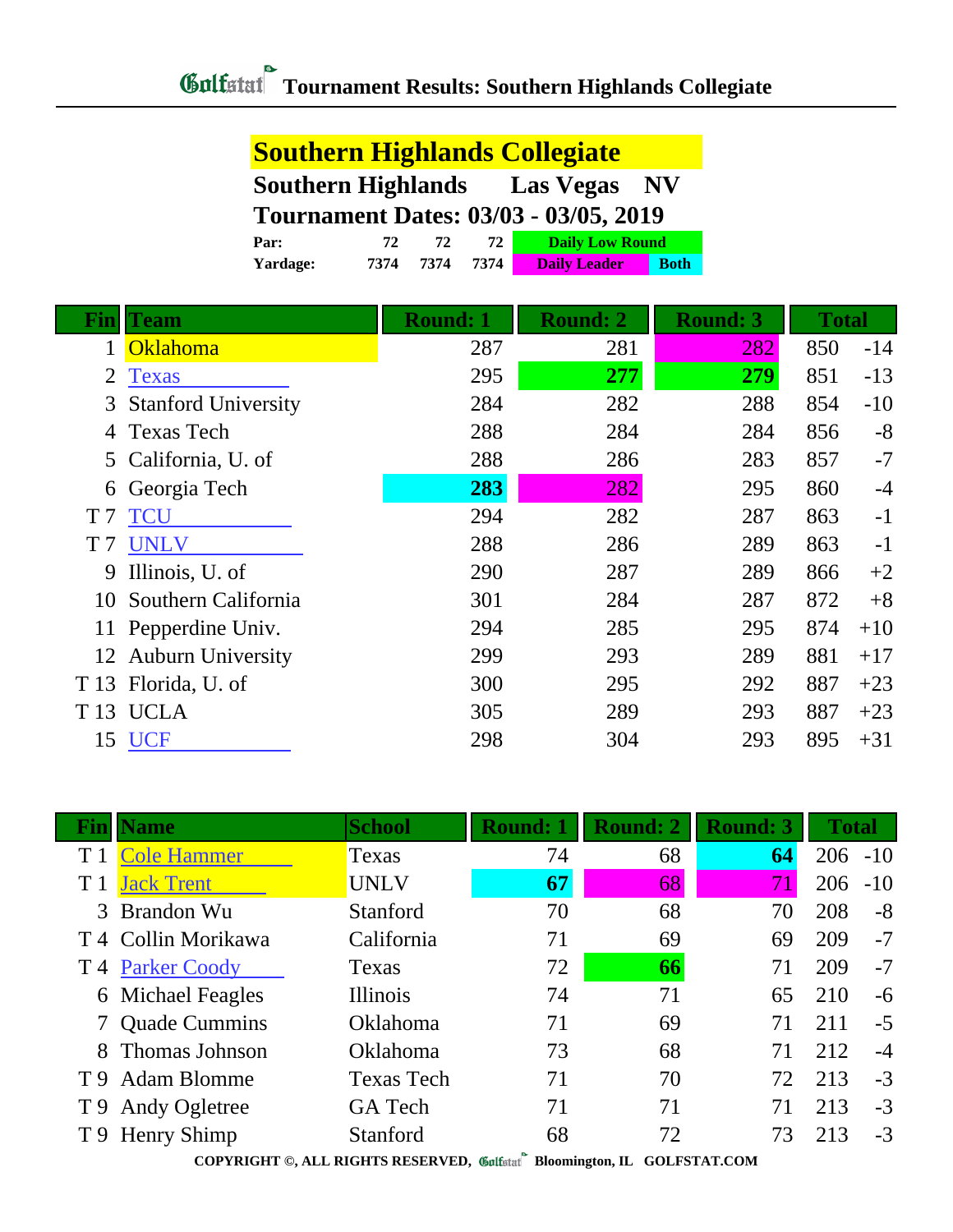| Fin  | <b>Name</b>             | <b>School</b>     | <b>Round: 1</b> | <b>Round: 2</b> | <b>Round: 3</b> | <b>Total</b> |      |
|------|-------------------------|-------------------|-----------------|-----------------|-----------------|--------------|------|
|      | T 9 Ivan Ramirez        | <b>Texas Tech</b> | 72              | 71              | 70              | 213          | $-3$ |
|      | T 9 K.K. Limbhasut      | California        | 71              | 71              | 71              | 213          | $-3$ |
|      | T 14 Bryan Baumgarten   | Illinois          | 71              | 69              | 74              | 214          | $-2$ |
|      | T 14 Hayden Springer    | <b>TCU</b>        | 76              | 70              | 68              | 214          | $-2$ |
|      | T 14 Isaiah Salinda     | Stanford          | 75              | 69              | 70              | 214          | $-2$ |
|      | T 14 Jacob Solomon      | Auburn            | 72              | 73              | 69              | 214          | $-2$ |
|      | T 14 Sandy Scott        | <b>Texas Tech</b> | 74              | 70              | 70              | 214          | $-2$ |
|      | T 19 Patrick Welch      | Oklahoma          | 72              | 73              | 70              | 215          | $-1$ |
| T 19 | Sam Kim                 | <b>USC</b>        | 74              | 67              | 74              | 215          | $-1$ |
| T 21 | David Rauch             | <b>UNLV</b>       | 69              | 73              | 74              | 216          | E    |
|      | T 21 Kyle Hogan         | <b>Texas Tech</b> | 71              | 73              | 72              | 216          | E    |
| T 21 | <b>Stefano Mazzoli</b>  | <b>TCU</b>        | 79              | 68              | 69              | 216          | E    |
|      | T 24 Austin Murphy      | Pepperdine        | 73              | 74              | 70              | 217          | $+1$ |
|      | T 24 Garett Reband      | Oklahoma          | 71              | 74              | 72              | 217          | $+1$ |
|      | T 24 Issei Tanabe       | <b>USC</b>        | 73              | 75              | 69              | 217          | $+1$ |
|      | T 24 Kaiwen Liu         | California        | 74              | 73              | 70              | 217          | $+1$ |
|      | T 24 Luke Schniederjans | GA Tech           | 70              | 69              | 78              | 217          | $+1$ |
|      | T 24 Tyler Strafaci     | GA Tech           | 75              | 70              | 72              | 217          | $+1$ |
| 30   | <b>Pierre Mazier</b>    | <b>TCU</b>        | 70              | 73              | 75              | 218          | $+2$ |
| T 31 | <b>Bobby Bai</b>        | <b>UCF</b>        | 72              | 75              | 72              | 219          | $+3$ |
| T 31 | John Axelsen            | Florida           | 74              | 74              | 71              | 219          | $+3$ |
| T 31 | Joshua McCarthy         | Pepperdine        | 71              | 70              | 78              | 219          | $+3$ |
| T 31 | <b>Justin Kim</b>       | <b>UNLV</b>       | 77              | 72              | 70              | 219          | $+3$ |
|      | T 31 Riley Casey        | Oklahoma          | 78              | 71              | 70              | 219          | $+3$ |
|      | T 31 Sebastian Crampton | California        | 73              | 73              | 73              | 219          | $+3$ |
| T 37 | Clay Feagler            | Pepperdine        | 76              | 71              | 73              | 220          | $+4$ |
|      | T 37 Cole Madey         | <b>UCLA</b>       | 77              | 72              | 71              | 220          | $+4$ |
|      | T 37 David Ravetto      | <b>TCU</b>        | 74              | 71              | 75              | 220          | $+4$ |
|      | T 37 Graysen Huff       | Auburn            | 74              | 72              | 74              | 220          | $+4$ |
| T 37 | <b>Manuel Girona</b>    | Florida           | 75              | 74              | 71              | 220          | $+4$ |
|      | T 37 Noah Norton        | GA Tech           | 67              | 72              | 81              | 220          | $+4$ |
|      | T 37 Pierceson Coody    | Texas             | 74              | 72              | 74              | 220          | $+4$ |
|      | T 44 David Snyder       | Stanford          | 71              | 73              | 77              | 221          | $+5$ |
|      | T 44 James Song         | California        | 73              | 73              | 75              | 221          | $+5$ |
|      | T 44 Jovan Rebula       | Auburn            | 76              | 72              | 73              | 221          | $+5$ |

## **Tournament Results: Southern Highlands Collegiate**

**COPYRIGHT ©, ALL RIGHTS RESERVED, Bloomington, IL GOLFSTAT.COM**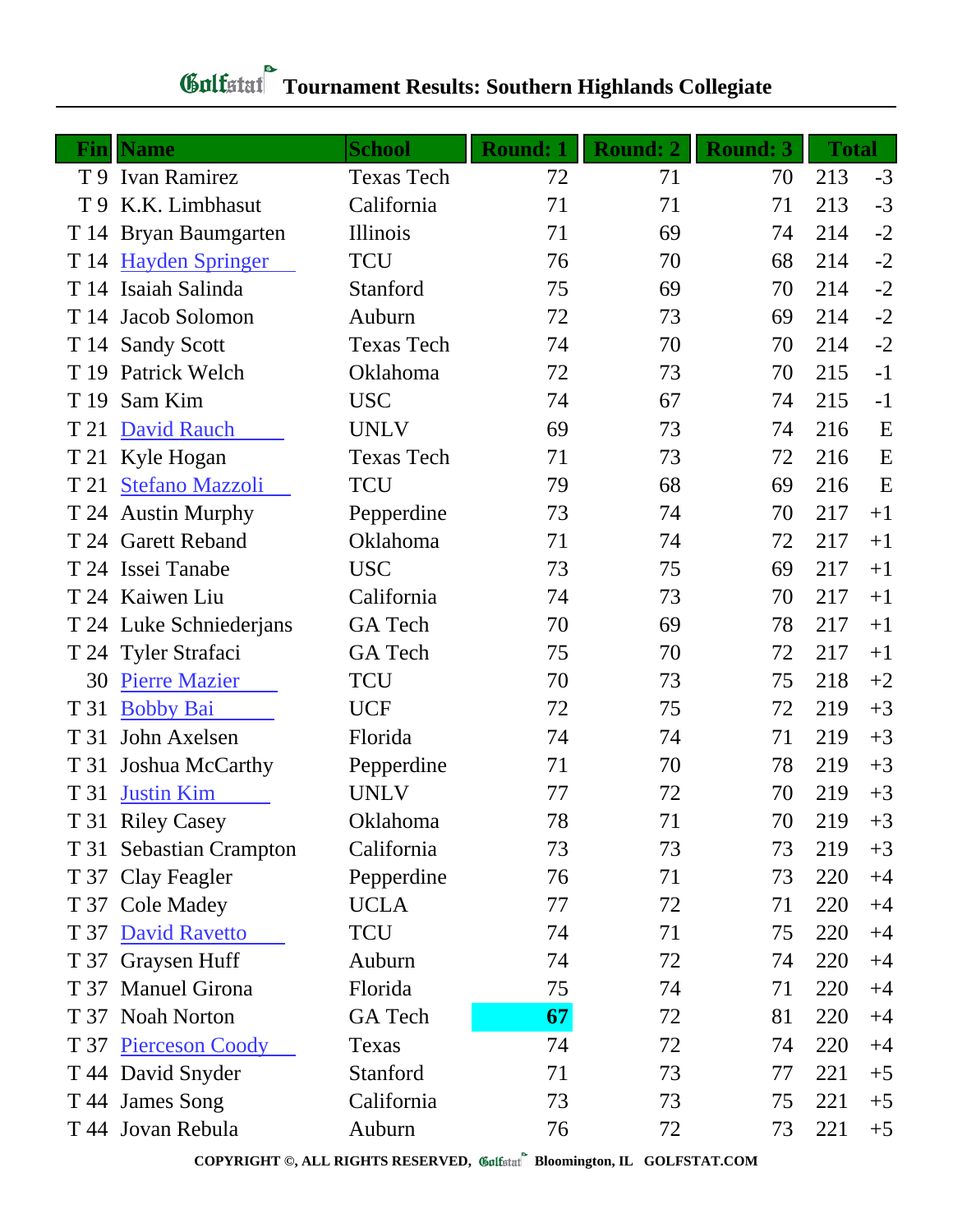| Fin             | <b>Name</b>                 | <b>School</b>     | <b>Round: 1</b> | <b>Round: 2</b> | <b>Round: 3</b> | <b>Total</b> |
|-----------------|-----------------------------|-------------------|-----------------|-----------------|-----------------|--------------|
|                 | T 44 Kaito Onishi           | <b>USC</b>        | 78              | 72              | 71              | 221<br>$+5$  |
|                 | T 48 Brendan O'Reilly       | Illinois          | 71              | 76              | 75              | 222<br>$+6$  |
|                 | T 48 Hidetoshi Yoshihara    | <b>UCLA</b>       | 75              | 74              | 73              | 222<br>$+6$  |
| T 50            | <b>Alex Jordan</b>          | <b>UNLV</b>       | 74              | 76              | 73              | 223<br>$+7$  |
|                 | T 50 Devon Bling            | <b>UCLA</b>       | 78              | 71              | 74              | 223<br>$+7$  |
|                 | T 50 Gordon Neale           | Florida           | 76              | 75              | 72              | 223<br>$+7$  |
| T 50            | Jansen Smith                | <b>Texas Tech</b> | 74              | 75              | 74              | 223<br>$+7$  |
|                 | T 50 RJ Manke               | Pepperdine        | 74              | 72              | 77              | 223<br>$+7$  |
| T 55            | Joe Highsmith               | Pepperdine        | 77              | 72              | 75              | $+8$<br>224  |
| T 55            | <b>Kyler Tate</b>           | <b>UCF</b>        | 76              | 76              | 72              | 224<br>$+8$  |
| T 55            | <b>Spencer Soosman</b>      | Texas             | 78              | 71              | 75              | $+8$<br>224  |
| T 55            | <b>Steven Chervony</b>      | Texas             | 75              | 79              | 70              | 224<br>$+8$  |
| 59              | Giovanni Tadiotto           | Illinois          | 74              | 76              | 75              | 225<br>$+9$  |
|                 | T 60 Chris Nido             | Florida           | 76              | 72              | 78              | $226 + 10$   |
| T 60            | Eddy Lai                    | <b>UCLA</b>       | 76              | 75              | 75              | $226 + 10$   |
| T <sub>60</sub> | <b>Harry Hall</b>           | <b>UNLV</b>       | 75              | 73              | 78              | $226 + 10$   |
| T <sub>63</sub> | <b>James Clark</b>          | GA Tech           | 77              | 75              | 75              | $227 + 11$   |
| T <sub>63</sub> | <b>Justin Chong</b>         | <b>UNLV</b>       | 74              | 73              | 80              | $227 + 11$   |
|                 | T 63 Kyle Suppa             | <b>USC</b>        | 78              | 76              | 73              | $227 + 11$   |
| T 63            | Nate Menon                  | Stanford          | 78              | 74              | 75              | $227 + 11$   |
| T <sub>63</sub> | <b>Tommy Kuhl</b>           | Illinois          | 80              | 71              | 76              | $227 + 11$   |
| T <sub>63</sub> | <b>Trace Crowe</b>          | Auburn            | 77              | 77              | 73              | $227 + 11$   |
|                 | T 69 Charlie Reiter         | <b>USC</b>        | 76              | 70              | 82              | $228 + 12$   |
|                 | T 69 Clement Charmasson     | <b>UCF</b>        | 73              | 77              | 78              | $228 + 12$   |
|                 | T 69 Connor Howe            | <b>GA</b> Tech    | 80              | 74              | 74              | $228 + 12$   |
| T <sub>69</sub> | J.J. Gresco                 | <b>UNLV</b>       | 78              | 76              | 74              | $228 + 12$   |
|                 | T 69 Sean Maruyama          | <b>UCLA</b>       | 77              | 72              | 79              | $228 + 12$   |
| T <sub>69</sub> | <b>Tommy Cao</b>            | <b>UCF</b>        | 77              | 76              | 75              | $228 + 12$   |
| 75              | <b>Triston Fisher</b>       | TCU               | 74              | 78              | 77              | $229 + 13$   |
|                 | 76 Chris Ebster             | <b>UNLV</b>       | 77              | 77              | 76              | $230 + 14$   |
| 77              | Eugene Hong                 | Florida           | 75              | 81              | 78              | $234 + 18$   |
| 78              | Jalen Ledger                | <b>UCF</b>        | 80              | 81              | 74              | $235 + 19$   |
| 79              | Aden Ye                     | Florida           | 78              | 82              | 76              | $236 + 20$   |
| 80              | <b>Marco Trstenjak</b>      | <b>UNLV</b>       | 85              | 76              | 79              | $240 + 24$   |
|                 | <b>DNF</b> Brandon Mancheno | Auburn            | 77              | 76              |                 |              |

## **Tournament Results: Southern Highlands Collegiate**